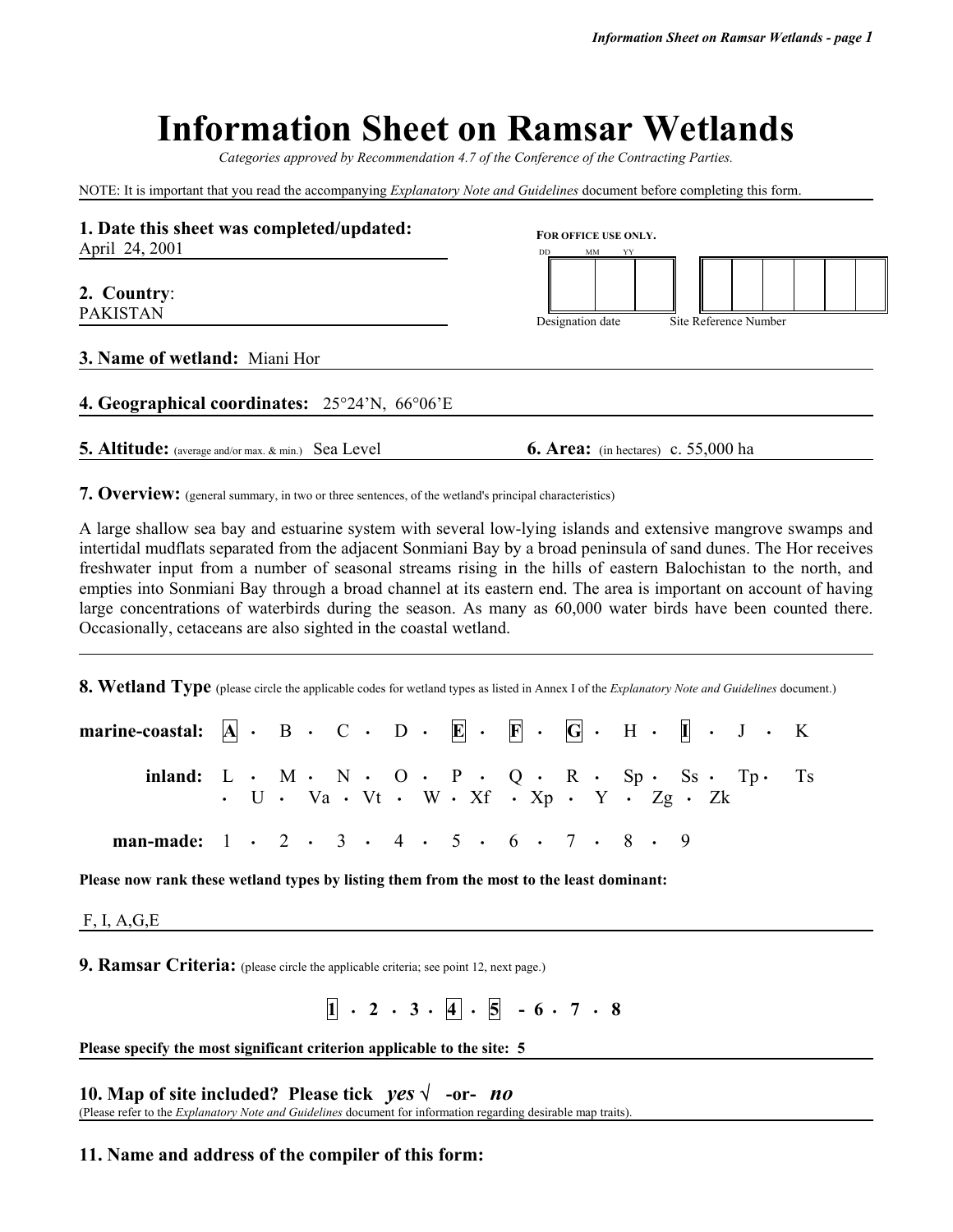1) Tahir Qureshi, Head of Coastal Ecosystems Unit & Jamshed Kazi, Programme Development Officer IUCN-Pakistan, 1 Bath Island Road, Karachi- 75530 PAKISTAN Tel: (92-21) 5861540-2 , Fax No: 5861448, E-mail: tahir.qureshi@iucnp.org

2) Rahat Jabeen, Wetlands Conservation Officer WWF-Pakistan, Fortune Centre, Room #606  $6<sup>th</sup>$  Floor, Block 6, PECHS Shahrah e faisal, Karachi: Tel: (92-21) 4544790 Fax: (92-21) 4544790, E-mail: wwfkhi@khi.compol.com

## *Please provide additional information on each of the following categories by attaching extra pages* **(please limit extra pages to no more than 10):**

**12. Justification of the criteria selected under point 9, on previous page.** (Please refer to Annex II in the *Explanatory Note and Guidelines* document)**.**

**Criterion 1:** The site contains one of the most robust and productive stands of mangrove forests along the Balochistan coast, situated in more than one biogeographic region, including estuaries, mudflats, mangrove swamps, and sand dunes.

**Criterion 4:** As many as 50,000 water birds were counted in January 2000 The site is an important staging and wintering area for migratory shorebirds, flamingos, and pelicans. In addition, large flocks of little ringed plovers, sanderlings, curlew sandpipers, caspian terns, herring gulls, lesser blackbacked gulls, and slenderbilled gulls can be frequently seen. Turnstone and osprey are also commonly seen.

**Criterion 5:** According to Asian Waterbird census (AWC) totals carried out between 1995-99, the site supports an average of 22,700 waterbirds on a regular basis**.**

13. General location: (include the nearest large town and its administrative region)

On the coast of the Arabian Sea, 100 km Northwest of Karachi in the province of Balochistan.

14. Physical features: (e.g. geology, geomorphology; origins - natural or artificial; hydrology; soil type; water quality; water depth water permanence; fluctuations in water level; tidal variations; catchment area; downstream area; climate)

The area consists of shallow sea bays, estuaries, sea beaches, inter-tidal mudflats and mangrove swamps. Arid subtropical climate results in very hot summers and mild winters with annual rainfall averaging less than 150mm. Miani Hor tidal estuary extends for 45 km from the delta of the Windar River and extensive mudflats are exposed on the west side of the lagoon at low tide. The bay is characterised by upwelling and sea fronts creating ideal conditions for high fish catch. Thousands of years ago, it was once an open bay but a spit of land finally closed off the lagoon from the sea. The tidal amplitude fluctuates from 1-3 m in monsoon season. The seawater is polluted in the bay due to the discharge of domestic wastes from Dam and Sonmiani villages.

**15. Hydrological values:** (groundwater recharge, flood control, sediment trapping, shoreline stabilisation etc.)

Two seasonal rivers, the Windar and Porali, drain into the lagoon in the east and west, respectively. Flash floods are quite normal and even moderate to slight rains heavily erode the uncovered hillsides and muddy banks. Considerable silt deposition occurs along the mouth of these rivers. Seepage and flood spills of the river system contribute to groundwater recharge of the basin.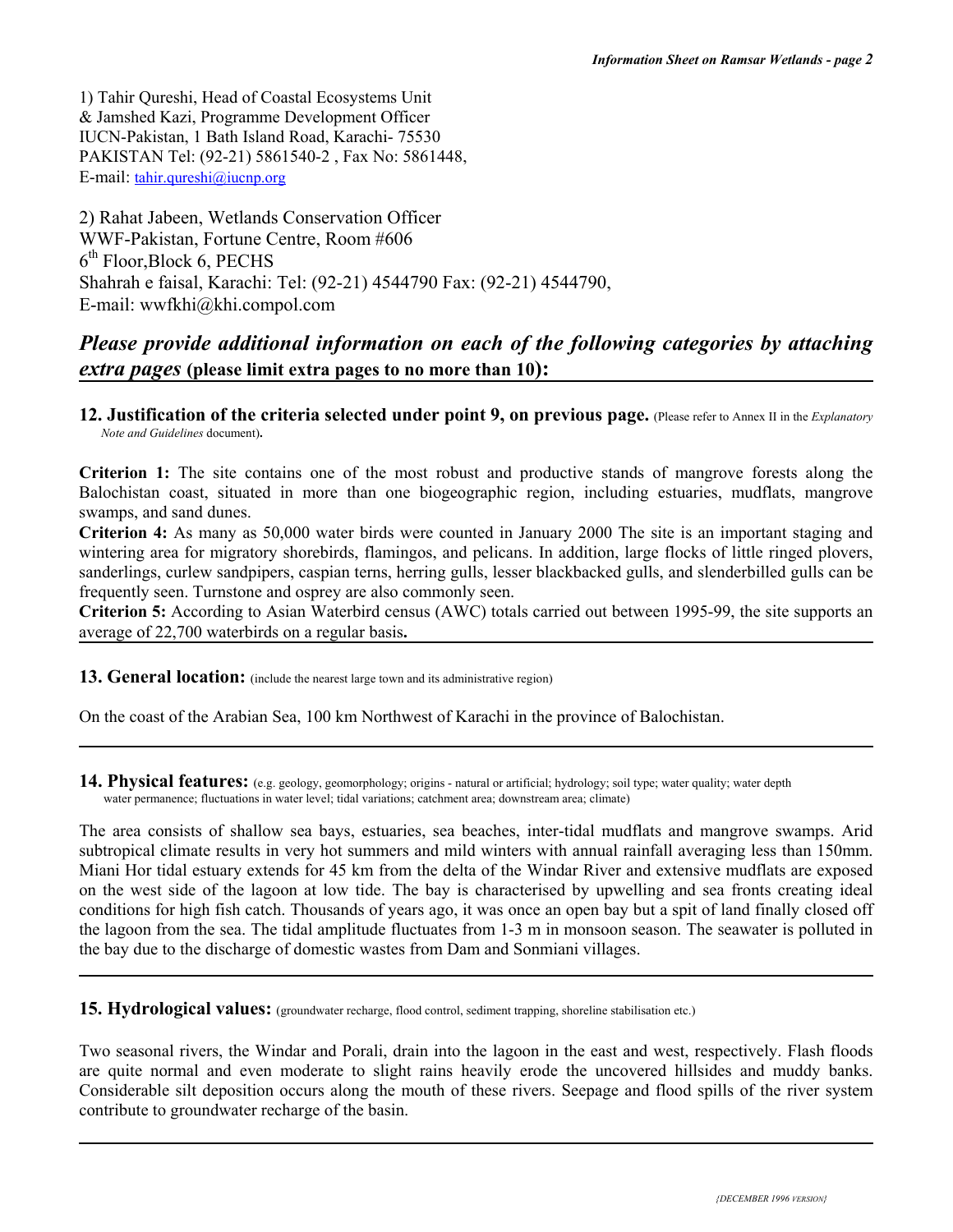**16. Ecological features:** (main habitats and vegetation types)

The Hor is separated from Sonmiani Bay by a broad peninsula of sand dunes. Two species of mangroves, *Avicennia marina* and *Rhizophora mucronata* can be found around the eastern side of the lagoon; of these, the former is predominant as it occupies a larger area. *Ceriops tagal* also can be found sparsely scattered around the site. In addition to the mangrove growth which is situated just off the coast along the numerous creeks and sub-tidal mudflats, there are other types of vegetation, particularly grasses and shrubs along the beach area. Prominent shrubs include *Salsola barysoma, Abutilon indicum, Sericostma pauciforum, Cressa creatica,* and *Hetiotropium undulatum*. Sparse growth of *Tamarix spp, Acacia senegal, A. nilotica, Polycorpa carymbosa, Atriplex griffithi* can be found inside the coastline in sandy sheltered areas, fed by seasonal rainwater and run-off.

**17. Noteworthy flora:** (indicating, e.g., which species/communities are unique, rare, endangered or biogeographically important, etc.)

The site is the only area in Pakistan's coast where three species of mangroves viz., *Avicennia marina*, *Rhizophora mucronata*, and *Ceriops tagal* occur in natural conditions.

**18. Noteworthy fauna:** (indicating, e.g., which species are unique, rare, endangered, abundant or biogeographically important; include count data, etc.)

The site is an important staging and wintering area for migratory shorebirds, flamingos, and pelicans. In addition, large flocks of little ringed plovers, sanderlings, curlew sandpipers, caspian terns, herring gulls, lesser blackbacked gulls, and slenderbilled gulls can be frequently seen. Turnstone and osprey are also commonly seen.

**19. Social and cultural values:** (e.g. fisheries production, forestry, religious importance, archaeological site etc.)

The site area is of social and economic importance to the local fisherfolk. Smaller fish, shrimp, and crabs are abundant in these shallow estuarine waters, some of which are consumed locally, while the more commercially valuable catch is sold in the market. The lagoon is a traditional shrimp fishing ground with high quality shrimp. The area around Sonmiani village (Golden village) is of archeological interest; Balakot, which is situated 10 miles northeast of Sonmiani once boasted a thriving civilisation which flourished around 2000 BC.

#### **20. Land tenure/ownership of:**

Most of the area is state owned (Revenue Department) except a small portion of mangrove forest of the northern side owned by the Forest Department of Balochistan. Community has the cutting and utilizing rights.

#### **21. Current land use:**

Fishing is the main activity throughout the site area. Mangrove stands are also cut in increasing numbers by the local inhabitants, which provide fuelwood and fodder.

### **22. Factors (past, present or potential) adversely affecting the site's ecological character, including changes in land use and development projects:**

The local communities depend on the mangrove branches to provide fuelwood and fodder for their camels. With increasing population in the site area, this activity cannot be sustained indefinitely without adversely affecting the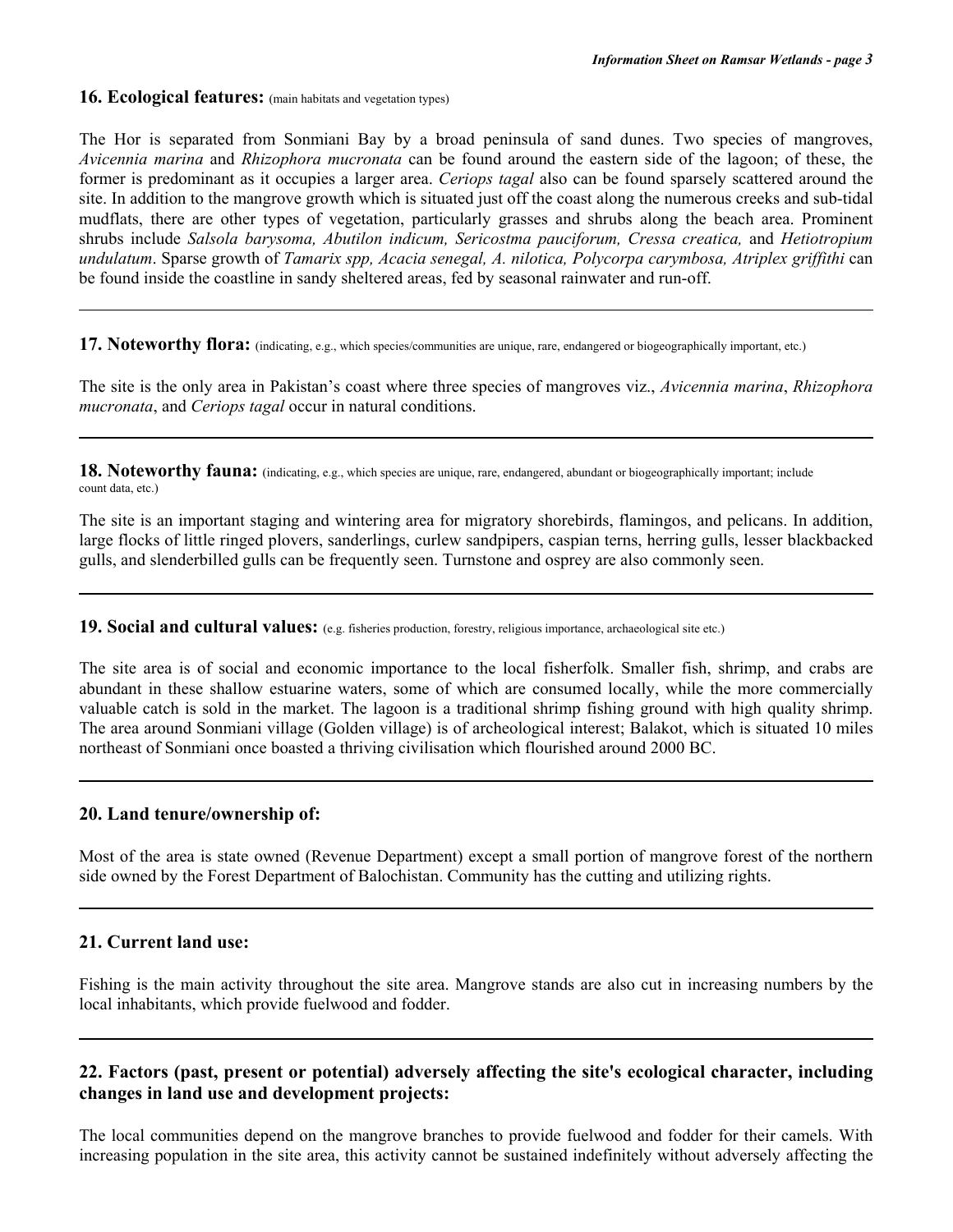#### *Information Sheet on Ramsar Wetlands - page 4*

mangrove ecology and hence, the productivity of the wetland. In the site area, fisherfolk use fine mesh nets to catch fish, many of which are juveniles which result in the over-exploitation of the fisheries resources. The local communities also hunt birds for food, some of which are considered a delicacy. There are a number of villages around the site area and the effects of pollution are visible. Solid waste disposal is a problem and parts of the clay and sandy beach area are littered with debris mostly discarded fishing nets, bottles, and plastic bags.

23. Conservation measures taken: (national category and legal status of protected areas - including any boundary changes which have been made: management practices; whether an officially approved management plan exists and whether it has been implemented)

Over the past decade, IUCN and WWF-Pakistan have both undertaken mangrove plantation and conservation work in the area, with active participation from the local community. WWF-Pakistan established a field office at Sonmiani and planting activities were carried out both with the local participation and by themselves. Community based Organisation (CBO) was formed at Dam village by WWF-Pakistan. Three nurseries were established at SonMiani. Different plantation techniques were used for raising plantations, Balochistan Forest Department also established a container plants mangrove nursery.

**24. Conservation measures proposed but not yet implemented:** (e.g. management plan in preparation; officially proposed as a protected area etc.)

None.

**25. Current scientific research and facilities:** (e.g. details of current projects; existence of field station etc.)

The federally administered Zoological Survey Department (ZSD) usually conduct annual bird counts and assess the fauna of the site area. In virtually all cases, this survey exercise takes place during the winter; as a result, very little is known about the site conditions during summer.

**26. Current conservation education:** (e.g. visitors centre, hides, information booklet, facilities for school visits etc.)

While there is no site-specific conservation education programme, IUCN's Coastal Ecosystem Unit routinely carries out awareness and environmental sensitisation activities, largely through accompanying students, local, and foreign visitors to various coastal mangrove sites in the vicinity of Karachi. Public awareness of environment, and particularly of national wetlands has been steadily increasing in the national media through contacts with a number of interested and competent environmental journalists. WWF for example, had inaugurated a Wetland Visitor Centre in the same week as World Wetland Day (February 2, 1999), which is due to be operational by the end of June 1999. Provincial government agencies such as the Sindh Wildlife Department and the Sindh Environment Protection Agency also carry out selected awareness campaigns, related to turtle conservation or coastal pollution. Although, environmental awareness and conservation education activities occur throughout the year, it should be noted that such activities tend to be inevitably clustered around specific occasions, such as World Wetlands Day, World Water Day, or World Environment Day.

WWF-Pakistan organised various awareness and education activities under the mangrove conservation project. Various workshops were conducted with local communities, school children, university students, journalists and other volunteer groups.

27. Current recreation and tourism: (state if wetland is used for recreation/tourism; indicate type and frequency/intensity)

None at present.

28. Jurisdiction: (territorial e.g. state/region and functional e.g. Dept of Agriculture/Dept. of Environment etc.)